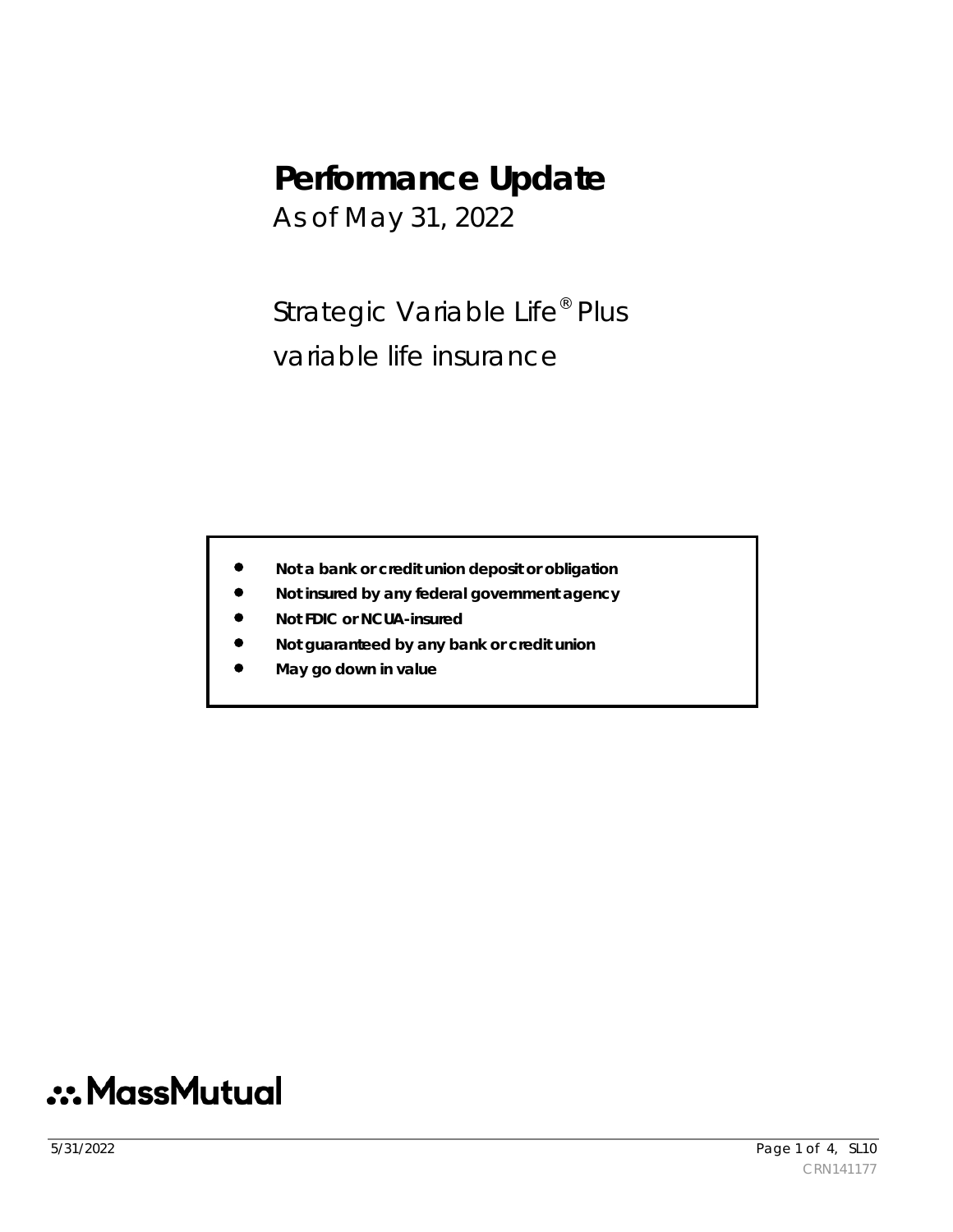# **Strategic Variable Life® Plus**

Strategic Variable Life<sup>®</sup> Plus is a flexible premium variable adjustable life insurance policy. This report gives information only about the performance of the investment options available through the policy. It does not give, and should not be understood to give, information about the overall performance of any policy. **Before purchasing a Strategic Variable Life Plus policy, you should request a personalized illustration from your financial representative to see examples of how policy charges can impact the performance of your policy.** The illustration will reflect the deduction of mortality and expense risk charges, premium charges (i.e. sales load, state premium tax and DAC tax charges), and the monthly administrative, face amount, and insurance charges, as well as any applicable rider charges specific to the policy. Additionally, if you currently own a policy, you can obtain current illustrations of policy values by contacting your personal financial representative, or by clicking on "contact us" on our web site, or by calling us at (800) 548-0073, Monday – Friday, 8 a.m. to 5 p.m. Eastern Time.

The investment performance figures in this report are based on actual historical performance of the investment options for the periods shown, including for those time periods that begin prior to this policy's availability date. In most states, the policy first became available on June xx, 2017. For periods of one year or less, the total return is not annualized. For periods greater than one year, the average annual total return for the time periods is shown.

Past performance is no indication of future results. This update contains the most recent month-end performance. Since performance changes daily, the current performance may be lower or higher than the performance reflected in this update. The investment return and principal value of an investment will fluctuate so that an investor's shares, when redeemed, may be worth more or less than their original cost. For the most recent monthend performance information, visit our website at www.massmutual.com or call the MassMutual Customer Service Center at (800) 548-0073, Monday – Friday, 8 a.m. to 5 p.m. Eastern Time.

Investing involves risk, including the loss of principal. Each investment choice underlying the policy has broad risks that apply to all investment choices, such as market risk, as well as specific risks inherent in particular types of investment choices that may subject your policy to greater risk and volatility than the general market.

**This material must be preceded or accompanied by the current prospectuses for the Strategic Varilable Life Plus insurance policy and the prospectuses (or summary prospectuses, if available) for its underlying investment choices. Before purchasing a policy, [investors should carefully consider the investment objectives, risks, charges and expenses of the policy and its underlying investment](https://www.massmutual.com/product-performance/product-performance-listing-page/strategic-variable-life-plus)  choices. Please read the prospectuses carefully before investing or sending money.** 

### **Interest Rates — Guaranteed Principal Account**

The following are effective annual rates used to credit interest on amounts in the Guaranteed Principal Account. These rates do not apply to any policy loan amounts.

Effective annual rates used to credit interest on amounts in the Guaranteed Principal Account. These rates do not apply to any policy loan amounts. Current Interest Rate as of: 7/1/21 3.00%; 8/1/21 3.00%; 9/1/21 3.00%; 10/1/21 3.00%; 11/1/21 3.00%; 12/1/21 3.00%; 1/1/22 3.00%; 2/1/22 3.00%; 3/1/22 3.00%; 4/1/22 3.00%; 5/1/22 3.00%; 6/1/22 3.00%.

### **Market Indices as of May 31, 2022**

|                                     | YTD.       | 1 Year                | 3 Years |        | 5 Years 10 Years |
|-------------------------------------|------------|-----------------------|---------|--------|------------------|
| <b>S&amp;P 500 Index</b>            | $-12.76\%$ | $-0.30\%$             | 16.44%  | 13.38% | 14.40%           |
| MSCLACWLEX USA NR USD               |            | $-10.74\%$ $-12.41\%$ | 6.49%   | 4.42%  | 6.39%            |
| Russell 2000 Total Return Index     | $-16.57\%$ | $-16.92\%$            | 9.70%   | 7.72%  | 10.83%           |
| Bloomberg U.S. Aggregate Bond Index | $-8.92\%$  | $-8.22\%$             | 0.00%   | 1.18%  | 1.71%            |

*Market indices have been provided for informational purposes only; they are unmanaged and reflect no fees or expenses. Individuals cannot invest directly in an index.* 

The Standard & Poor's 500 Index is an unmanaged measure of common stock total return performance in the U.S.

The Russell 2000 Total Return Index is a broad based, unmanaged index comprised of 2000 of the smallest U.S. domiciled company common stocks (on the basis of capitalization) that are traded in the United States on the New York Stock Exchange, the American Stock Exchange, and NASDAQ.

The Bloomberg U.S. Aggregate Bond Index is an unmanaged index of U.S. corporate bond issues, U.S. Government Securities and mortgage-backed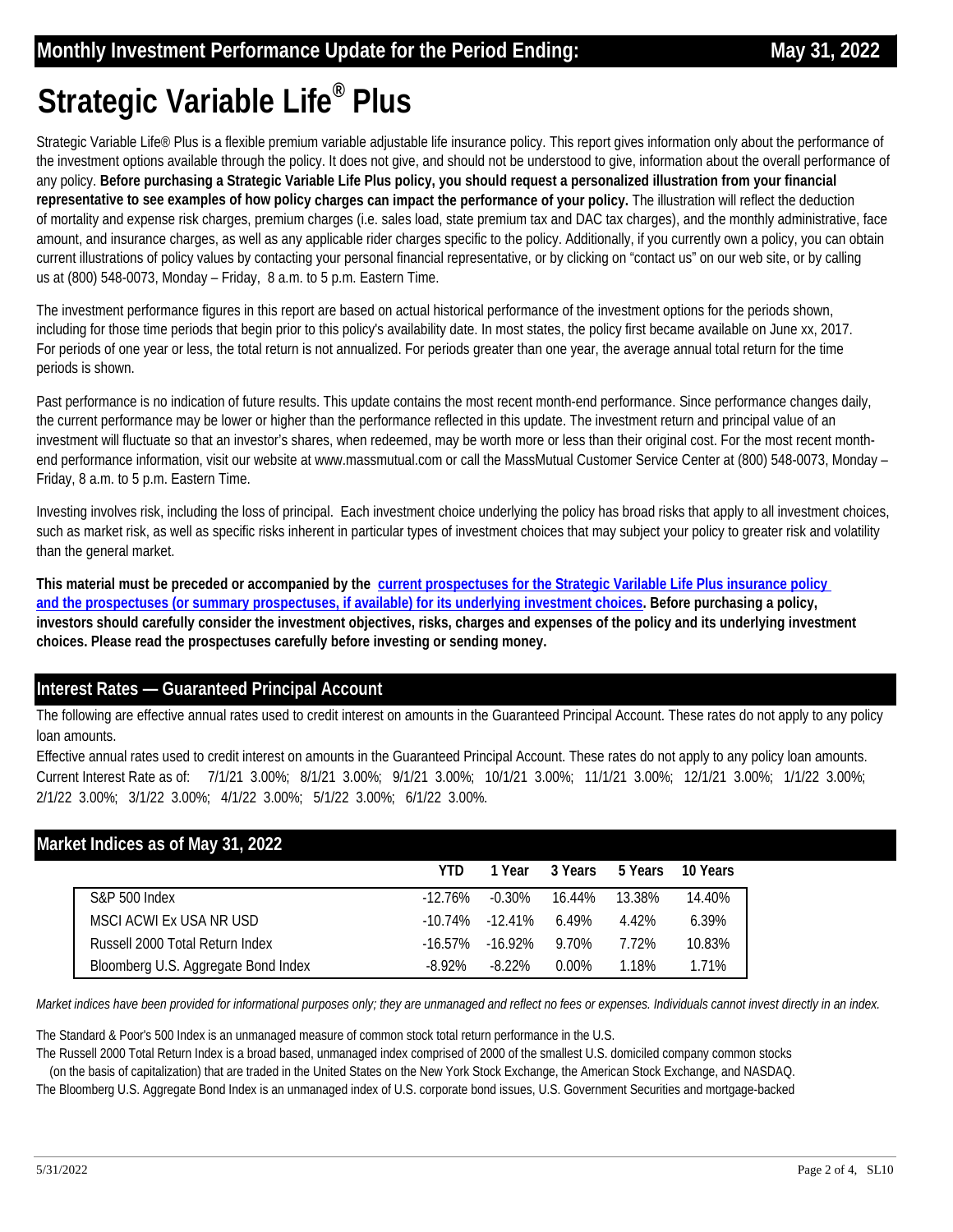Total Returns for each fund are the actual historical rates and are net of all fund management fees and other operating expenses. **These returns do not reflect the Separate Account Mortality and Expense Risk Charges or policy charges.** Policy charges include: premium charges (i.e. sales load, state premium tax and DAC tax charges), and the monthly administrative, face amount, and insurance charges. If these charges were deducted, the returns would be significantly lower.

|                           |                                                                                                                                                                                                   | Fund       |                 | Cumulative | Average Annual |          |                   |          |
|---------------------------|---------------------------------------------------------------------------------------------------------------------------------------------------------------------------------------------------|------------|-----------------|------------|----------------|----------|-------------------|----------|
| Asset                     |                                                                                                                                                                                                   | Inception  |                 |            |                |          |                   |          |
| Category                  | <b>Investment Fund</b>                                                                                                                                                                            | Date       | <b>Endnotes</b> | <b>YTD</b> | 1 Year         | 3 Years  | 5 Years           | 10 Years |
| Money<br>Market           | Invesco V.I. Government Money (Series I)<br>7-day yield: 0.30%                                                                                                                                    | 4/3/1985   | 1               | 0.02%      | 0.02%          | 0.38%    | 0.73%             | 0.37%    |
| Fixed                     | Invesco V.I. Core Bond (Series I)                                                                                                                                                                 | 5/3/1993   | $\star$         | $-12.69%$  | $-12.47%$      | $-0.22%$ | 0.93%             | 2.43%    |
|                           | e    Invesco V.I. Global Strategic Incom<br> e    MML Managed Bond (Initial Class)<br>Invesco V.I. Global Strategic Income (Series I)                                                             | 4/3/1985   |                 | $-8.31%$   | $-10.52%$      | $-1.32%$ | $-0.15%$          | 1.86%    |
|                           |                                                                                                                                                                                                   | 12/16/1981 |                 | $-9.99%$   | $-8.85%$       | 0.58%    | 1.68%             | 2.06%    |
|                           | T. Rowe Price Limited-Term Bond                                                                                                                                                                   | 5/13/1994  |                 | $-3.14%$   | $-3.61%$       | 1.18%    | 1.46%             | 1.17%    |
|                           |                                                                                                                                                                                                   | 2/9/1987   |                 | $-12.14%$  | $-8.07%$       | 6.55%    | 5.24%             | 6.83%    |
|                           |                                                                                                                                                                                                   | 9/13/1993  |                 | $-12.84%$  | $-3.67%$       | 9.77%    | 9.59%             | 9.80%    |
|                           | Envesco V.I. Conservative Balanced (Series I)<br>Lanus Henderson Balanced (Institutional)<br>Enveloped (Institutional)<br>Enveloped (Initial Class)                                               | 2/3/1984   |                 | $-11.69%$  | $-4.93%$       | 9.17%    | 7.82%             | 9.26%    |
| Large                     | American Century VP Disciplined Core Value (Class                                                                                                                                                 | 10/30/1997 |                 | $-6.18%$   | $-2.02%$       | 14.58%   | 11.14%            | 12.48%   |
|                           | $\underset{\text{C}}{\bigoplus} \frac{\mathfrak{B}}{\mathfrak{B}}$ American Century VP Value (Class I)<br>Coldman Sachs Large Cap Value (Institutional)                                           | 5/1/1996   |                 | 1.87%      | 5.43%          | 15.03%   | 10.00%            | 12.00%   |
|                           |                                                                                                                                                                                                   | 1/12/1998  |                 | $-5.52%$   | 1.71%          | 12.11%   | 8.57%             | 10.98%   |
|                           | MML Equity (Initial Class)                                                                                                                                                                        | 12/31/1973 | $\overline{2}$  | $-3.87%$   | 2.01%          | 14.70%   | 10.04%            | 11.99%   |
|                           | Fidelity® VIP Contrafund® (Service Class)                                                                                                                                                         | 1/3/1995   | $\mathfrak{Z}$  | $-20.65%$  | $-7.18%$       | 15.46%   | 12.24%            | 13.30%   |
|                           | Goldman Sachs U.S. Equity Insights (Institutional)                                                                                                                                                | 2/13/1998  |                 | $-14.06%$  | $-2.69%$       | 14.80%   | 11.65%            | 14.01%   |
| Large Cap<br>Blend        | Invesco V.I. Main Street (Series I)                                                                                                                                                               | 7/5/1995   |                 | $-15.60%$  | $-5.92%$       | 12.57%   | 9.86%             | 12.46%   |
|                           | MFS® Research (Initial Class)                                                                                                                                                                     | 7/26/1995  |                 | $-13.01%$  | $-3.39%$       | 13.88%   | 12.28%            | 13.44%   |
|                           | MML Equity Index (Class II)                                                                                                                                                                       | 5/1/1997   | 4               | $-12.83%$  | $-0.57%$       | 16.17%   | 13.10%            | 14.10%   |
| Large Cap<br>Growth       | Fidelity® VIP Growth (Service Class)                                                                                                                                                              | 10/9/1986  | 3               | $-18.25%$  | $-7.59%$       | 19.38%   | 16.76%            | 16.28%   |
|                           | Goldman Sachs Strategic Growth (Institutional)                                                                                                                                                    | 4/30/1998  | 5               | $-26.64%$  | $-14.65%$      | 14.25%   | 13.33%            | 14.46%   |
|                           | Invesco V.I. Capital Appreciation (Series I)                                                                                                                                                      | 4/3/1985   |                 | $-22.60%$  | $-11.35%$      | 15.56%   | 12.86%            | 13.13%   |
|                           | Janus Henderson Forty (Institutional)                                                                                                                                                             | 5/1/1997   | 6               | $-27.00%$  | $-17.89%$      | 14.07%   | 13.92%            | 15.23%   |
|                           | MFS <sup>®</sup> Growth (Initial Class)                                                                                                                                                           | 7/24/1995  |                 | $-23.75%$  | $-12.00%$      | 13.29%   | 14.41%            | 15.38%   |
|                           | MML Blue Chip Growth (Initial Class)                                                                                                                                                              | 5/1/2006   |                 | -29.09%    | $-22.25%$      | 8.18%    | 11.02%            | 14.01%   |
|                           | T. Rowe Price All-Cap Opportunities Fund                                                                                                                                                          | 3/31/1994  |                 | $-16.91%$  | $-9.20%$       | 19.74%   | 17.33%            | 17.03%   |
| Small.<br>Мid             | $\frac{a}{c}$ $\frac{a}{c}$ Goldman Sachs Mid Cap Value (Institutional)                                                                                                                           | 5/1/1998   |                 | $-8.56%$   | 1.74%          | 14.58%   | 10.67%            | 11.53%   |
| Small /<br>Mid<br>Cap     | $\frac{1}{\frac{1}{20}}$ Invesco V.I. Main Street Small Cap (Series I)                                                                                                                            | 5/1/1998   |                 | $-13.44%$  | $-9.95%$       | 13.88%   | 9.69%             | 12.54%   |
|                           | MML Small Cap Equity (Initial Class)                                                                                                                                                              | 6/1/1998   |                 | $-13.47%$  | $-9.80%$       | 14.15%   | 9.91%             | 12.75%   |
|                           | Invesco V.I. Discovery Mid Cap Growth (Series I)                                                                                                                                                  | 8/15/1986  |                 | $-27.67%$  | $-17.65%$      | 11.67%   | 12.13%            | 12.94%   |
|                           | $\sum_{\overline{S}}$ $\overline{S}$ $\overline{S}$ MFS <sup>®</sup> New Discovery (Initial Class)<br>$\overline{S}$ $\overline{S}$ $\overline{S}$ of MML Small Cap Growth Equity (Initial Class) | 5/1/1998   |                 | $-25.71%$  | $-27.62%$      | 9.21%    | 12.06%            | 12.00%   |
|                           |                                                                                                                                                                                                   | 5/3/1999   |                 | $-20.27%$  | $-18.70%$      | 10.31%   | 11.04%            | 12.70%   |
|                           | T. Rowe Price Mid-Cap Growth                                                                                                                                                                      | 12/31/1996 | $\overline{7}$  | $-19.90%$  | $-13.54%$      | 9.23%    | 10.08%            | 13.23%   |
| International /<br>Global | American Century VP International (Class I)                                                                                                                                                       | 5/1/1994   |                 | $-20.96%$  | $-20.21%$      | 7.74%    | 5.77%             | 7.60%    |
|                           | Goldman Sachs International Equity Insights<br>(Institutional)                                                                                                                                    | 1/12/1998  |                 | $-9.28%$   | $-9.01%$       | 6.58%    | 3.22%             | 6.46%    |
|                           | Invesco V.I. Global (Series I)                                                                                                                                                                    | 11/12/1990 |                 | $-25.73%$  | $-21.05%$      | 8.58%    | 7.71%             | 10.87%   |
|                           | Invesco Oppenheimer V.I. International Growth                                                                                                                                                     | 5/13/1992  |                 | $-23.29%$  | $-20.37%$      | 6.50%    | 2.85%             | 6.74%    |
|                           | Janus Henderson Global Research (Institutional)                                                                                                                                                   | 9/13/1993  |                 | $-14.30%$  | $-8.02%$       | 12.18%   | 10.11%            | 11.82%   |
|                           |                                                                                                                                                                                                   |            |                 |            |                |          |                   |          |
| Specialty                 | MML Managed Volatility (Initial Class)                                                                                                                                                            | 5/1/2000   | 8               | $-8.33%$   | $-3.39%$       | 5.61%    | 4.02%             | 6.18%    |
| 5/31/2022                 |                                                                                                                                                                                                   |            |                 |            |                |          | Page 3 of 4, SL10 |          |